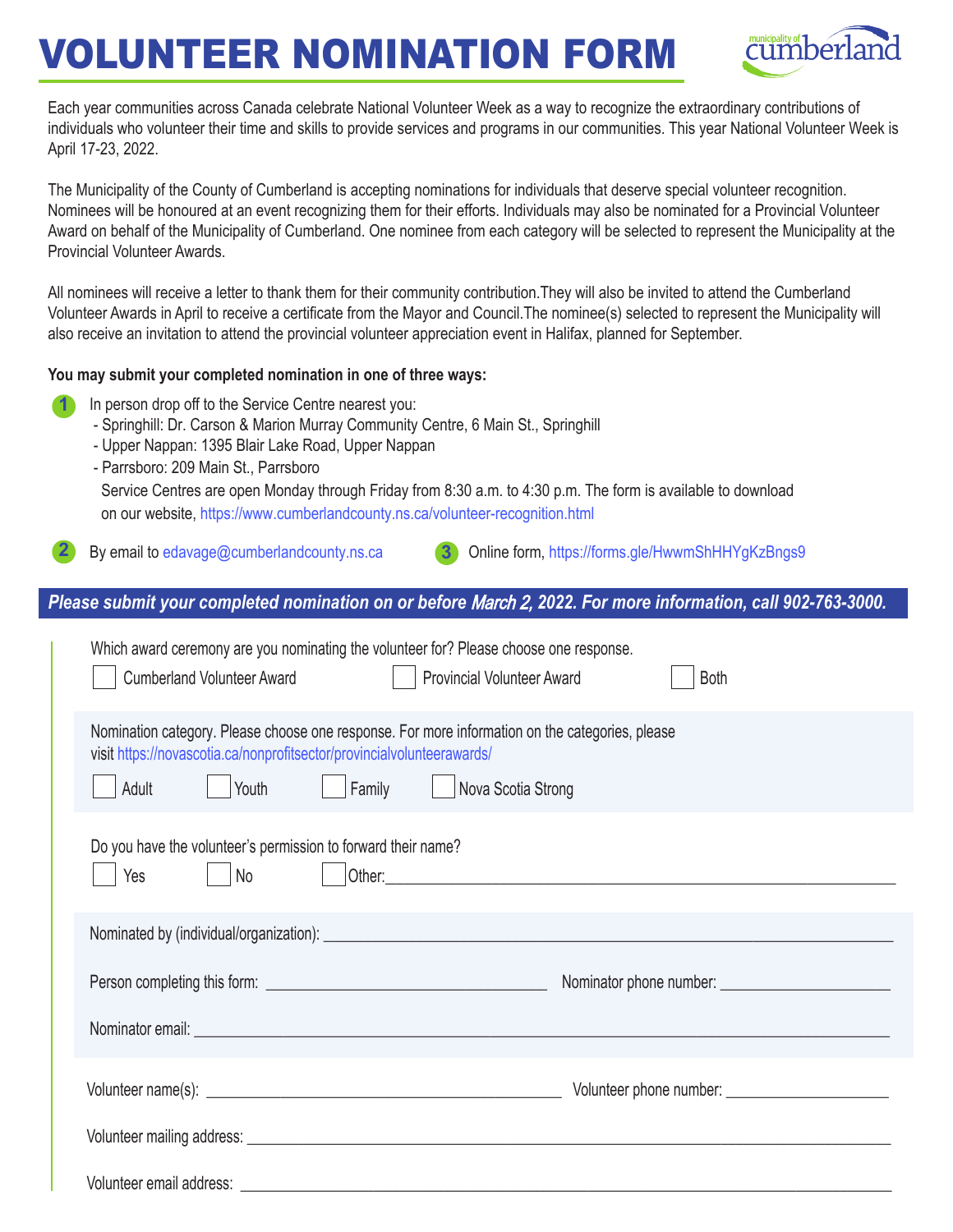| Do we have permission to publish the volunteer's name? |                 |  |  |        |  |  |
|--------------------------------------------------------|-----------------|--|--|--------|--|--|
| <b>Yes</b>                                             | <b>II</b> No II |  |  | Other: |  |  |
|                                                        |                 |  |  |        |  |  |

For youth category, age 13-24. If the volunteer is not a youth, please skip this question.

Youth nominee age: \_\_\_\_\_\_\_\_\_\_\_\_\_\_\_ Youth nominee birthdate (month/day/year): \_\_\_\_\_\_\_\_\_\_\_\_\_\_\_\_\_\_\_\_\_\_\_

## **Volunteer Community Impact**

In order for us to fully understand the volunteer's community impacts, please consider these points when answering the following questions:

- How does the volunteer demonstrates initiative, leadership and creativity in service to others?
- Does the volunteer serve as a role model for others in their community? If so, how?
- Does the volunteer inspire others to engage in volunteer service?
- How does the volunteer improve the overall quality of life of fellow citizens and the community as a whole?

Describe how the volunteer has made a lasting impact in the community.

How has the volunteer inspired others? Please provide examples.